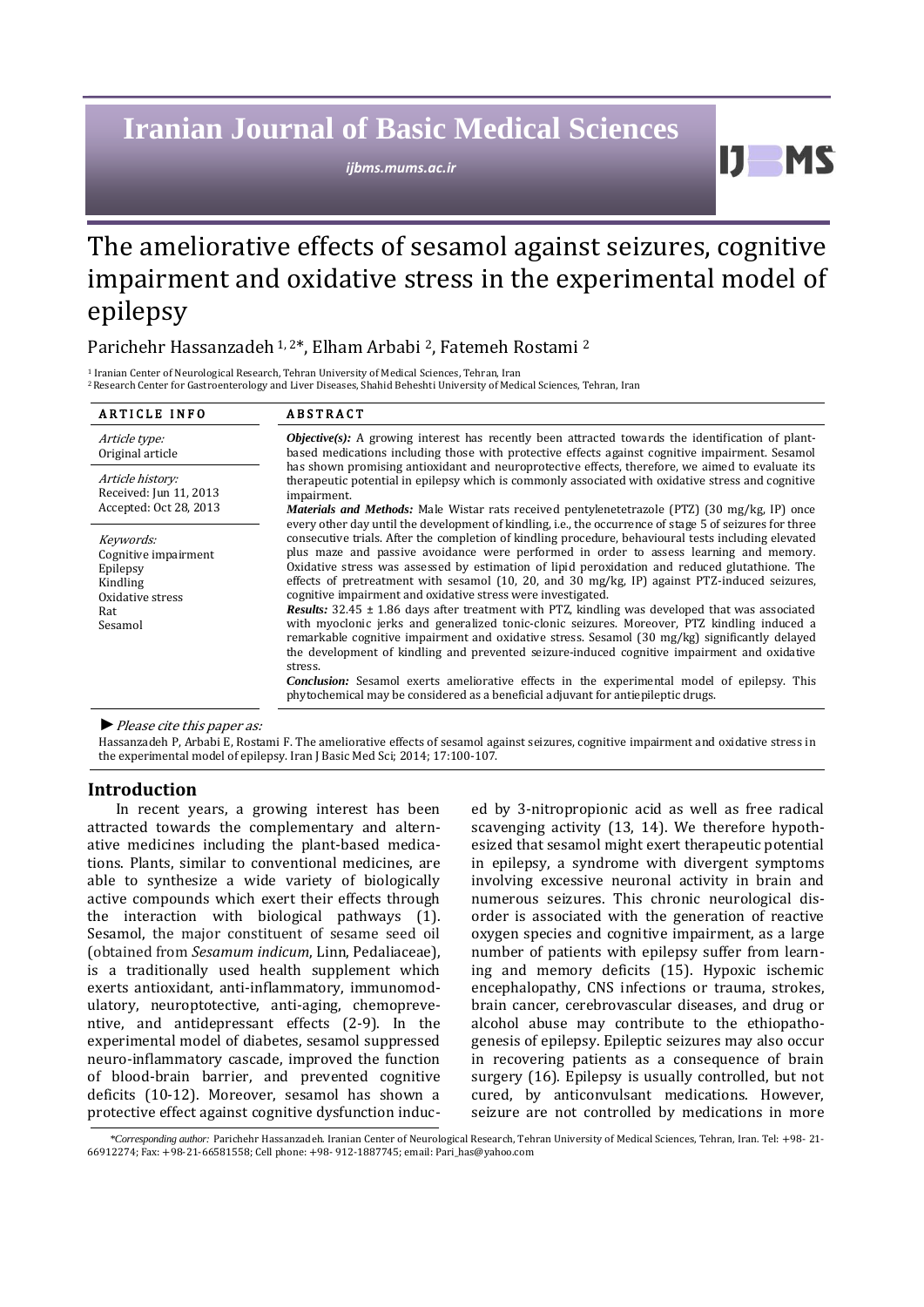than 30% of patients, hence, the neurosurgical operations may be considered as an alternative therapy in order to reduce the frequency or severity of seizures (17). Moreover, antiepileptic drugs currently in use are associated with limited efficiency and a significant number of side effects (18, 19).

In the present study, we evaluated the effect of sesamol on seizures following pentylenetetrazole (PTZ)-induced kindling, a widely used experimental model for the development of seizure and estimation of the effectiveness of antiepileptic drugs. During kindling epileptogenesis, the brain is repeatedly stimulated that initially lowers the seizure threshold leading to the occurrence of seizures (20). The gradually developed seizures result in the generalized tonic-clonic seizures, neuronal loss in brain regions including the hippocampus and amygdala, and cognitive impair-ment (21). In other parts of the study, the effects of sesamol on the probable cognitive impairment and oxidative stress induced by PTZ kindling were investigated.

# **Materials and Methods**

# *Animals*

Male Wistar rats weighing 250-280 g from our institution's laboratory animal centre were randomly assigned and housed three per cage under standard laboratory conditions with a 12-hr light/dark cycle. Food pellets and water were available *ad libitum*, however, animals were deprived of food 12 hr before the behavioural assessment. Experimental procedures were approved by the local Ethics Committee.

# *Treatments*

PTZ (Sigma Aldrich, Germany) was dissolved in 0.9% saline and injected intraperitoneally (IP) at dose of 30 mg/kg once every alternate *day* (48±2 hr) until the development of stage 5 of seizures for three consecutive trials (22) (n=6/group). In other cohort groups of animals, sesamol (3,4-methylenedioxyphenol), (Sigma Aldrich, Germany) was dissolved in 0.5% dimethyl sulfoxide (DMSO, Sigma Aldrich, Germany) and administered IP at doses of 10, 20, and 30 mg/kg (13, 23) 30 min prior to the injection of PTZ (n=6/group). PTZ and sesamol were freshly prepared throughout the study. Control groups received the corresponding vehicle solutions (n=6/group). Injections were performed between 9:00 a.m. and 10:00 a.m. and the injection volume was 1 ml/kg.

# *PTZ kindling*

After each injection of PTZ, animals were observed for 30 min in order to assess the seizure activity using the following scale; stage 0: no response, stage 1: hyperactivity, vibrissae twitching, stage 2: head nodding, head clonus and myoclonic jerks, stage 3: unilateral forelimb clonus, stage 4: rearing and bilateral forelimb clonus, stage 5: generalized tonic-clonic seizure (GTCS) and loss of writing reflex (24). Animals exhibiting stage 5 of seizures for three consecutive trials were considered kindled (22). Time required for the development of kindling, numbers of myoclonic jerks and duration of GTCS were recorded.

#### *Behavioural tests*

After the completion of kindling procedure, behavioural tests were performed (n=6/group). Only one rat was tested at a time.

#### *Elevated plus-maze test*

Spatial learning was evaluated using the elevated plus-maze test as previously described (25, 26). The apparatus consisted of two open arms (50  $\times$ 10 cm) surrounded by a short (1 cm) plexiglass edge to prevent falls and two enclosed arms ( $50 \times 10 \times 40$ cm) extended from a central platform  $(10 \times 10 \text{ cm})$ . The height of the maze was 40 cm above the floor. The maze was cleaned thoroughly with alcoholwater solution after the removal of each rat in order to remove any confounding olfactory cues. The acquisition session was performed on day 1 during which each rat was gently placed at the distal end of an open arm of the apparatus and the time taken for animal entrance (with all four limbs) to any one of the closed arms was recorded as the initial transfer latency. Each rat was allowed to move freely for 10 sec when it entered the closed arm. Those animals that did not enter the closed arms within the cut off time (90 sec), were excluded from the study. Following the acquisition session, the animal was returned to its home cage. 24 hr after the acquisition session (day 2), the test of retention transfer latency was performed in a similar manner as the acquisition trial.

#### *Passive avoidance test*

A one-trial, step-through, light-dark passive avoidance apparatus (Ugo Basile model 7551, Comerio, Italy) was used for the evaluation of emotional memory based on the contextual fear conditioning learning (27, 28). The reduction of stepthrough latency was used as an indicator of impaired memory. The apparatus consisted of two illuminated and dark chambers which were separated by a flatbox partition including an automatically operated sliding door. The dark chamber was equipped with an electrifiable grid floor. A pre-acquisition trial was performed on the first day of training in which rats were placed individually in the illuminated chamber and allowed to explore the apparatus for 3 min. The door between the two chambers was opened after 30 sec and the animal was able to move freely into the dark chamber. Fifteen min after the pre-acquisition trial, an acquisition trial was performed and each animal was placed in the illuminated chamber. Following 60 sec of habituation, the door between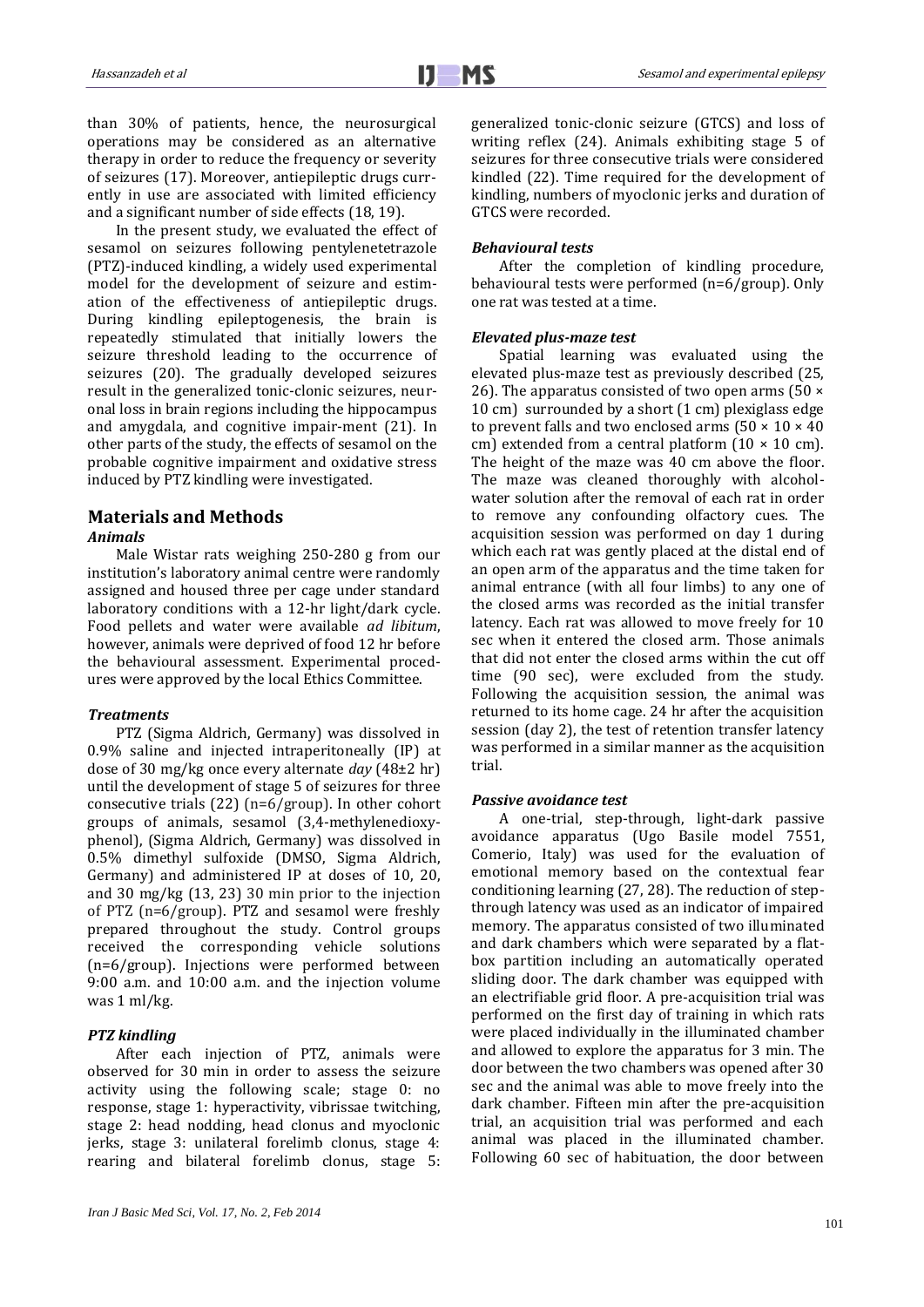

 **Figure 1.** The effect of sesamol on the development of kindling. A: time required for the development of kindling; sesamol delayed the development of kindling in a dose-dependent fashion. B: seizure score; pretreatment with 30 mg/kg sesamol significantly reduced the seizure scores. Data are represented as mean ± SEM (n=6/group).

(PTZ: pentylenetetrazole, Sesamol .../ PTZ: administration of sesamol before the injection of PTZ)

A: \* *P*<0.05 *vs* PTZ group, B: \* *P*<0.05, \*\* *P*<0.01, \*\*\* *P*<0.001 *vs* sesamol 30 mg/kg/PTZ

the chambers was opened and the initial latency for animal entrance (with all four limbs) into the dark chamber was recorded. Animals showing the initial latency time more than 60 sec were excluded from further experiments. As soon as the animal entered the dark chamber, the sliding door was closed automatically and an electrical shock through the grid floor was delivered to the animal's feet via a shock generator (0.5 mA for 3 sec). The animal was then removed from the dark chamber and returned into its home cage. Between each training session, both of the chambers were cleaned thoroughly in order to remove any confounding olfactory cues. 24 hr after the acquisition trial, a retention trial was performed in the same way as aforementioned, however, the animals did not receive foot-shock. The latency time was recorded up to maximum 600 sec.

#### *Biochemical tests*

Following the behavioural tests, animals were killed by decapitation and their brains were quickly removed, rinsed with ice-cold saline and stored at - 70 ° C for further analysis. Just before the evaluation of oxidative stress, brain tissue samples were thawed and 10% (w/v) homogenates were prepared by icecold 0.1 M phosphate buffer (pH 7.4). Aliquots of homogenates were used to assess lipid peroxidation and reduced glutathione.

#### *Evaluation of lipid peroxidation*

Malondialdehyde (MDA) content was determined as previously described (29). MDA, an end product of lipid peroxidation, reacts with thiobarbituric acid (TBA) to form a pink-coloured chromophore. Measurement of MDA content by TBA reactivity is the most widely used method to assess lipid peroxidation. In brief, 1.5 ml of 20% (v/v) acetic acid (pH 3.5), 1.5 ml of  $0.8\%$  (w/v) TBA (Sigma Aldrich, Germany) and 0.2 ml of  $8.1\%$  (w/v) sodium dodecyl sulphate (Sigma Aldrich, Germany) were added to 0.1 ml of processed brain tissue sample and heated at 95°C for 60 min. The mixture was cooled, vortexed, and centrifuged at 4000 rpm for 10 min. Absorbance of the resultant supernatant was measured at 530 nm using a spectrophotometer (UV-1601, Shimadzu, Japan). The measurements were performed in duplicate and analyzed by an investigator blind to the experimental set-up. The concentration of MDA is expressed as nM/g wet tissue weight.

#### *Measurement of reduced glutathione*

Reduced glutathione (GSH) was measured as previously described (30). Briefly, 1 ml of homogenate was mixed with 10% trichloroacetic acid (Sigma Aldrich, Germany) and centrifuged at 5000 rpm for 10 min. Then, 2 ml of 0.3 M phosphate buffer (pH 8.4), 0.5 ml of 5'5-Dithiobis (2-nitrobenzoic acid) (Sigma Aldrich, Germany) and 0.4 ml of double distilled water were added to 0.1 ml of supernatant. The mixture was vortexed and absorbance was measured at 412 nm. The measurements were performed in duplicate and analyzed by an investigator blind to the experimental set-up. The concentration of GSH is expressed as µg/g wet tissue weight.

#### *Statistical analysis*

The Kolmogorov-Smirnov test was used to verify normal distribution of the experimental data. Repeated measures ANOVA was applied to evaluate the development of seizures in the course of kindling. One-way ANOVA followed by Tukey's *post hoc*  test was used for the analysis of behavioural and biochemical data. Results are expressed as mean ± SEM (six animals per group). The level of signifycance was set at *P*<0.05.

#### **Results**

# *The effect of sesamol on the development of kindling*

PTZ induced kindling after 32.45 ± 1.86 days (Fiugure 1A). Sesamol at dose of 30 mg/kg significantly delayed the development of kindling as compared to PTZ group (Figure 1A, *P*<0.05), while, the lower dos-es were ineffective (Figure 1A, *P*>0.05). Pretreatment with 30 mg/kg sesamol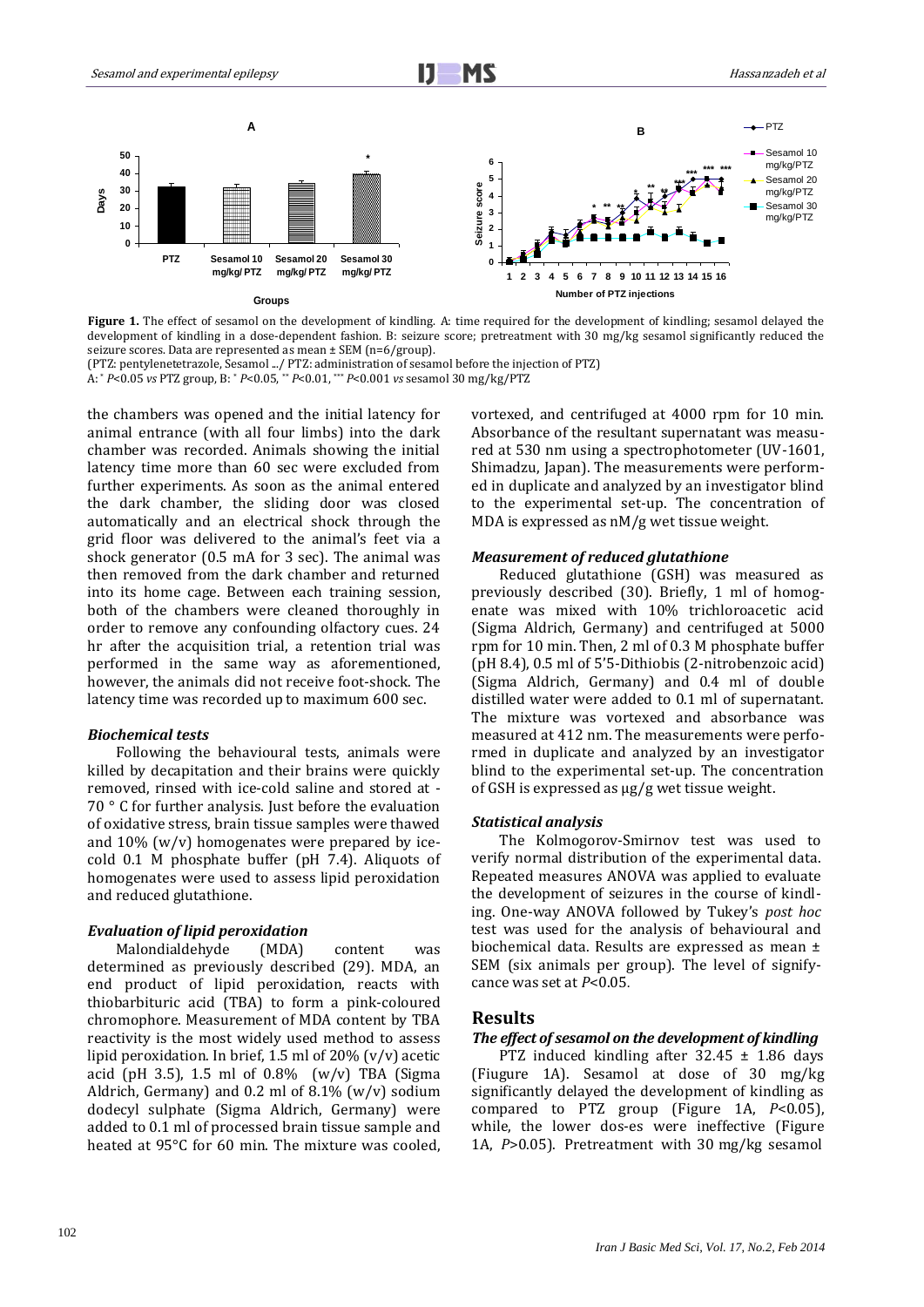

**Figure 2.** The effect of sesamol on the number of myoclonic jerks in kindled rats. Sesamol dose-dependently reduced the number of PTZ-induced myoclonic jerks. Each column represents mean ± SEM (n=6/group).

\*\* *P*<0.01 *vs* PTZ group

significantly reduced the seizure scores (Figure 1B, *P*<0.05, *P*<0.01, and *P*<0.001).

#### *The effect of sesamol on the number of myoclonic jerks in kindled rats*

The number of myoclonic jerks in PTZ group (Figure 2, 50.5 ± 3.35) was remarkably decreased due to the pretreatment with 30 mg/kg sesamol (Figure 2, 32.13 ± 2.79, *P*<0.01).

# *The effect of sesamol on the duration of GTCS in PTZ group*

Pretreatment with 30 mg/kg sesamol signifycantly reduced the duration of GTCS as compared to PTZ group (Figure 3, *P*<0.05).

# *The effect of sesamol on PTZ-induced cognitive impairment using elevated plus-maze*

In the initial transfer latency, there was no



#### Groups

**Figure 3.** The effect of sesamol on the duration of generalized tonic-clonic seizure in pentylenetetrazole group. Pre-application of sesamol at the highest dose tested reduced the duration of GTCS in kindled rats. Each column represents mean ± SEM (n=6/group). \* *P*<0.05 *vs* PTZ group (sec: second, GTCS: generalized tonic-clonic seizure)

significant difference between the groups (Figure 4A, *P*>0.05), while, retention transfer latency was remarkably elevated in PTZ group as compared to the control group (Figure 4B, *P*<0.001). Following the pretreatment with sesamol (30 mg/kg), the retention transfer latency was significantly reduced as compared to PTZ group and the groups pretreated with 10 and 20 mg/kg sesamol (Figure 4B, *P*<0.001) and remained at control level (Figure 4B, *P*>0.05).

# *The effect of sesamol on PTZ-induced cognitive impairment using passive avoidance test*

The mean initial latency did not significantly differ between the groups (Figure 5A, *P*>0.05),

however, the retention latency was remarkably reduced in PTZ group as compared to the control group (Figure 5B, *P*<0.001). Following the pretreatment with 30 mg/kg sesamol, the retention



**Figure 4.** The effect of sesamol on pentylenetetrazole-induced cognitive impairment using elevated plus-maze. A: initial transfer latency, B: retention transfer latency. Each column represents mean ± SEM (n=6/group). Vehicles 1 and 2 are related to PTZ and sesamol, respectively.

# *P*<0.001 *vs* vehicle 1, <sup>Ψ</sup> *P*<0.001 *vs* PTZ group and the groups pretreated with 10 and 20 mg/kg sesamol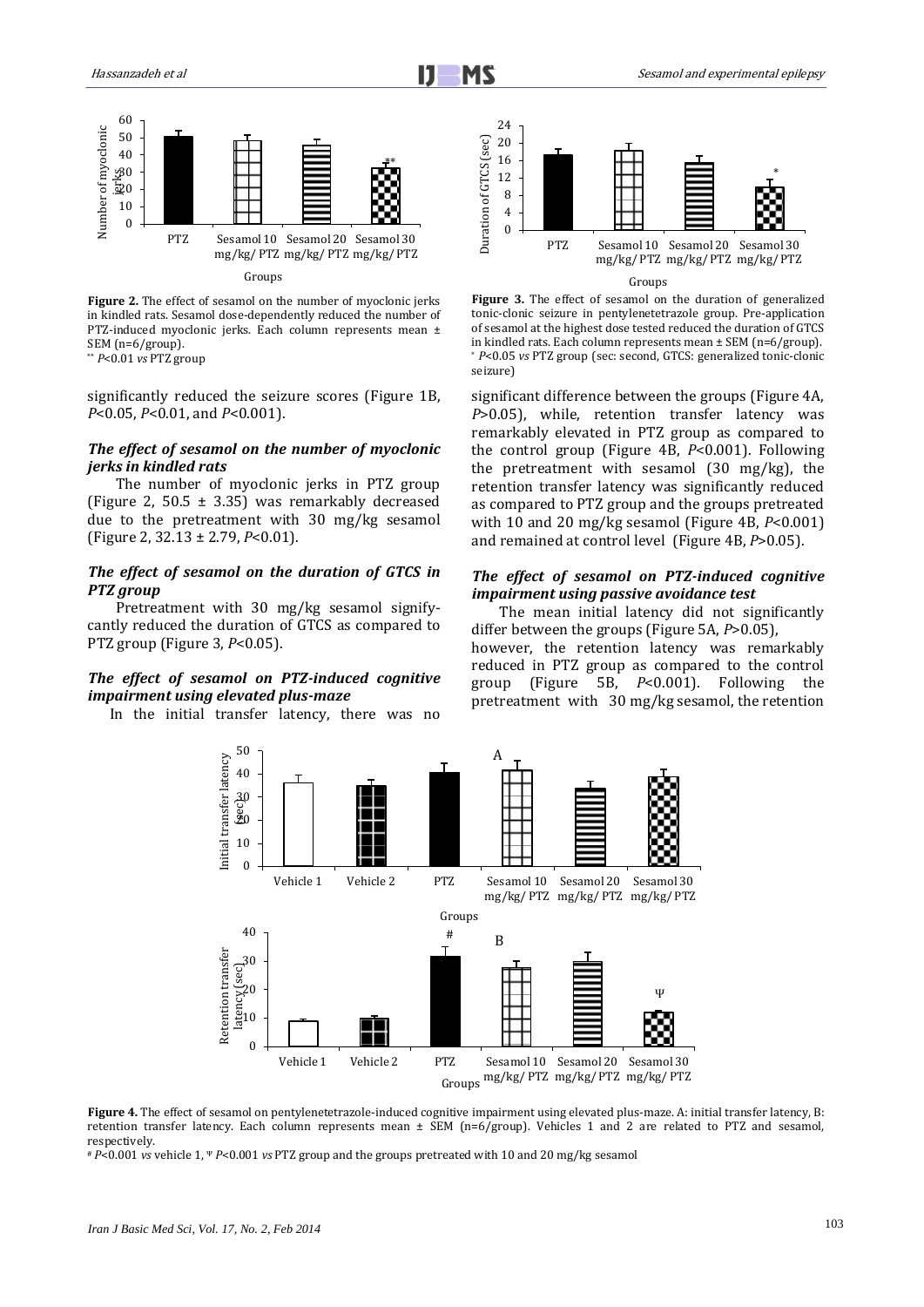

i

**Figure 5. The** effect of sesamol on pentylenetetrazole-induced cognitive impairment using passive avoidance test. A: initial latency, B: retention latency. Each column represents mean ± SEM (n=6/group).

# *P*<0.001 *vs* vehicle 1, <sup>Ψ</sup> *P*<0.001 *vs* PTZ group and the groups pretreated with 10 and 20 mg/kg sesamol

latency was significantly increased as compared with PTZ group and the groups pretreated with 10 and 20 mg/kg sesamol (Figure 5B, *P*<0.001) and remained at control level (Figure 5B, *P*>0.05).

#### *The effect of sesamol on brain MDA level in kindled rats*

PTZ kindling resulted in a significant enhancement of brain MDA level as compared to the vehicle group (Figure 6, *P*<0.001). This, was prevented by the pretreatment with 30 mg/kg sesamol (Figure 6, *P*<0.001 *vs* PTZ group and the groups pretreated with 10 and 20 mg/kg sesamol).

# *The effect of sesamol on brain GSH content in kindled rats*

In PTZ-treated rats, brain GSH content was significantly lower as compared to the vehicle group (Figure 7, *P*<0.01). GSH level remained significantly

lower than vehicle groups following the pretreatment with 10 or 20 mg/kg sesamol (Figure 7, *P*<0.01 and *P*<0.001, respectively). GSH content remained at control level following the pretreatment with 30 mg/kg sesamol (Figure 7, *P*>0.05) and was significantly higher than PTZ group (Figure 7, *P*<0.05) and the groups pretreated with 10 and 20 mg/kg sesamol (Figure 7, *P*<0.05 and *P*<0.01, respectively).

#### **Discussion**

In recent years, herbal medicines including those exerting antioxidant and neuroptotective effects have become the focus of intense research. Sesamol is a traditionally used health supplement which exerts various cellular effects including antioxidant and neuroprotective effects and has multiple biological targets (2-14). In the present study, we have evaluated the therapeutic potential of sesamol against one of the major neurological disorders; epilepsy. Using



Groups

**Figure 6.** The effect of sesamol on brain malondialdehyde level in kindled rats. Pre-application of sesamol at the highest dose tested prevented PTZ-induced enhancement of brain MDA content. Each column represents mean ± SEM (n=6/group). # *P*<0.001 *vs* vehicle 1, <sup>Ψ</sup> *P*<0.001 *vs* PTZ group and the groups pretreated with 10 and 20 mg/kg sesamol

(nM: nanomolar, MDA: malondialdehyde)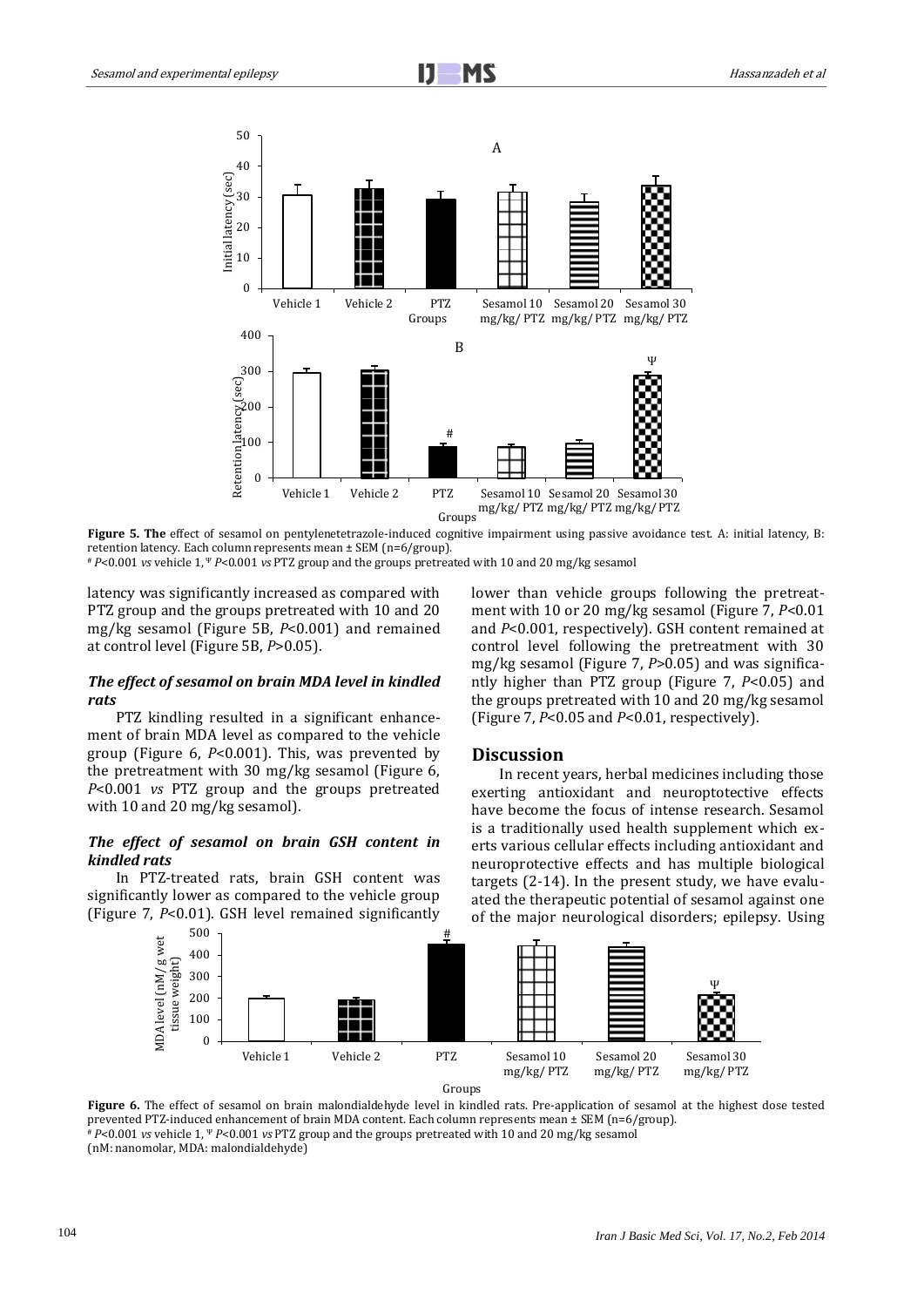

**Figure 7**. The effect of sesamol on brain glutathione content in kindled rats. Sesamol dose-dependently preserved brain GSH at control level. Each column represents mean ± SEM (n=6/group).

# *P*<0.01 *vs* vehicle 1, <sup>Ψ</sup> *P*<0.01 *vs* vehicles 1 and 2, <sup>Φ</sup> *P*<0.001 *vs* vehicles 1 and 2, ¥ *P*<0.05 *vs* PTZ group and the group pretreated with 10 mg/kg sesamol, and *P*<0.01 *vs* the group pretreated with 20 mg/kg sesamol (µg: mcg, GSH: reduced glutathione)

an experimental model of epilepsy, we found that repeated administration of PTZ (30 mg/kg) on alternate days resulted in the enhancement of convulsive activity and stage 5 of seizures for three consecutive trials (Figure 1). Sesamol dosedependently delayed the development of PTZ-induced kindling (Figure 1) and reduced the number of myoclonic jerks (Figure 2) and duration of GTCS in kindled animals (Figure 3). These findings suggest the preventive and ameliorative effects of sesamol against PTZ-induced seizures.

As shown in Figure 4B, PTZ treatment resulted in a significant increase of retention transfer latency in the elevated plus maze test. In addition, retention latency was remarkably reduced in PTZ-treated animals in passive avoidance paradigm (Figure 5B). These data indicate the occurrence of cognitive impairment in kindled rats. Our findings are in agreement with previous reports indicating the deteriorative effect of kindling on learning and memory (21, 31). Several factors including persisting seizures and degenerative processes in brain regions which may be secondary to seizure-related hypoxia and ischemia may contribute to cognitive impairment (19, 31). Following the pretreatment with sesamol (30 mg/kg), the retention transfer latency was significantly reduced in the elevated plus maze test (Figure 4B). Moreover, sesamol dose-dependently reversed the reduction of retention latency in PTZ-treated group during passive avoidance test (Figure 5B). These data show the protective effects of sesamol against the cognitive impairment in kindled rats. Our findings are consistent with those of previous studies showing the protective effects of sesamol against diabetes- and 3-nitropropionic acidinduced cognitive deficits (12, 13). The anti-seizure and free radical scavenging activities of sesamol may be, at least partly, involved in its ameliorative effects against cognitive impairment. In addition, sesamol down-regulates the expressions of apoptotic markers including p53, Bax and caspase-3 (32), reduces the level of mitochondrial dysfunction and lipid peroxidation (13, 33)*,* exerts high superoxide and NO scavenging activities (34) and therapeutic potential against chronic stress and glioma by reducing oxidetive damage (8, 35). These mechanisms may contribute to the protective effects of sesamol against cognitive decline.

As previously reported, kindled seizures result in neuronal damage in the limbic system including the hippocampus and amygdala (36) that may be related to memory loss or dysfunction. Therefore, the limbic system may be considered as a potential target for the therapeutic action of sesamol. In addition, the increased activity of glutamatergic transmission and formation of free radicals play a pivotal role in memory loss (37, 38), hence, it is possible that sesamol by reduction of glutamatergic neurotransmission and formation of free radicals in the brain prevents neuronal loss and memory decline.

As shown in Figure 6, PTZ-induced kindling elevated the level of brain MDA, an indicator of free radical generation and oxidative stress. Since oxidetive stress has been suggested to contribute to the pathophysiology of epilepsy as well as the subsequent cognitive decline (15), therefore, prevention of kindling-induced MDA enhancement by seamol (30 mg/kg) pretreatment (Figure 6), suggests the antioxidant effect of sesamol as well as its protective effect against seizure-induced memory impairment. Brain GSH content was remarkably reduced following PTZ kindling (Figure 7), indicating the occurrence of oxidative stress. GSH by scavenging of free radicals*,* plays a pivotal role in the protection of cells against oxidative damage (13), therefore, the increased level of GSH by sesamol (30 mg/kg) (Figure 7), demonstrates the antioxidant property of this phytochemical.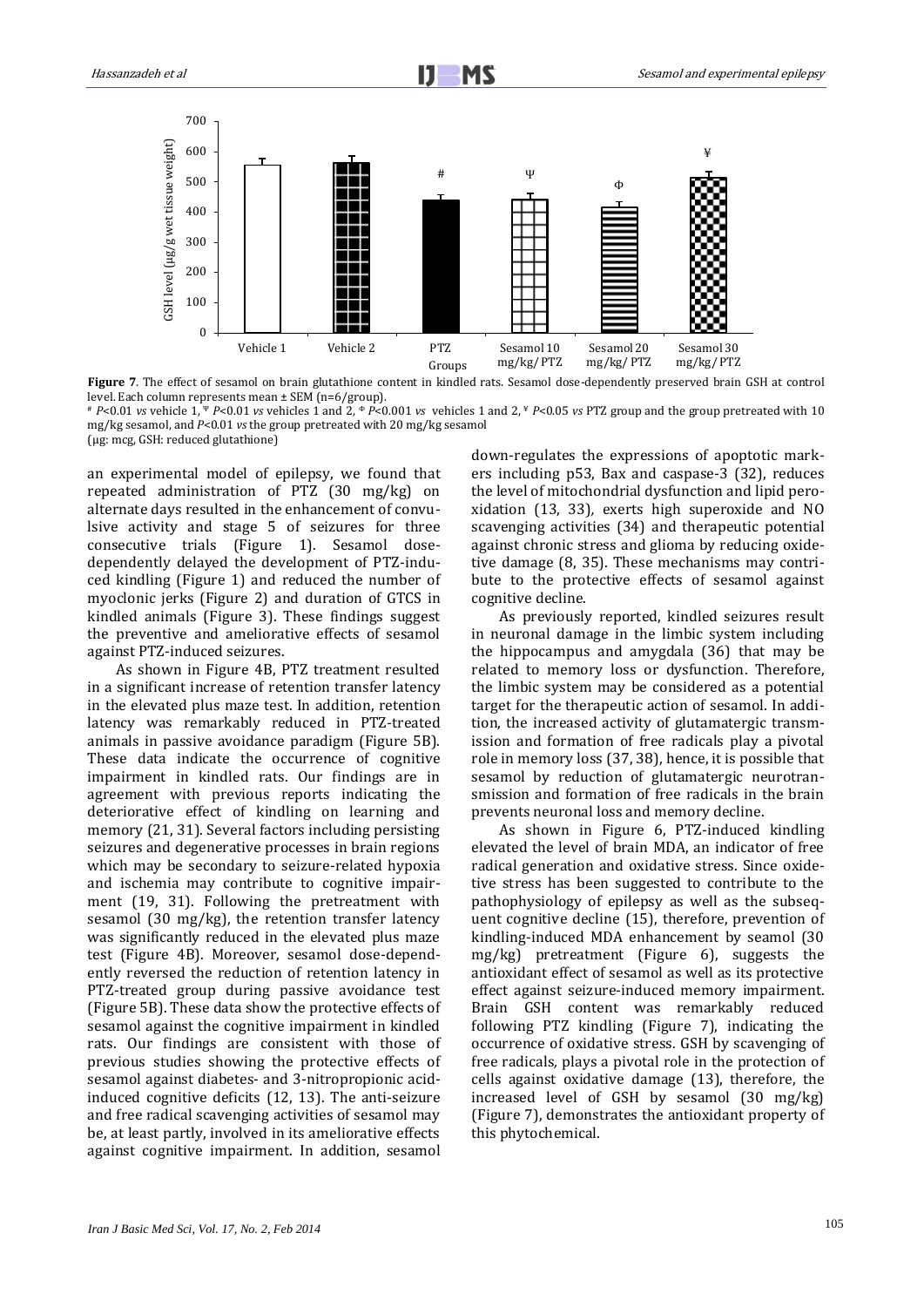# **Conclusion**

Sesamol exerts ameliorative effects against seizures, cognitive impairment and oxidative stress in the experimental model of epilepsy. These findings represent sesamol as a beneficial adjuvant for antiepileptic drugs.

# **Acknowledgment**

Work was funded in part by a grant from Tehran University of Medical Sciences, Tehran, Iran. Authors wish to thank Professor Majid Ghaffarpour, Iranian Center of Neurological Research, Tehran University of Medical Sciences, for fruitful discussion.

#### **References**

1. Tapsell LC, Hemphill I, Cobiac L, Patch CS, Sullivan DR, Fenech M, *et al*. Health benefits of herbs and spices: the past, the present, the future. Med J Aust 2006; 185:S4–24.

2. Ahmad S, Yousuf S, Ishrat T, Khan MB, Bhatia K, Fazli IS, *et al*. Effect of dietary sesame oil as antioxidant on brain hippocampus of rat in focal cerebral ischemia. Life Sci 2006; 79:1921–1928.

3. Jeng KC, Hou RC, Wang JC, Ping LI. Sesamin inhibits lipopolysaccharide-induced cytokine production by suppression of p38 mitogen-activated protein kinase and nuclear factorkappaB. Immunol Lett 2005; 97:101–106.

4. Hsu DZ, Liu MY. Sesame oil attenuates multiple organ failure and increases survival rate during endotoxemia in rats. Crit Care Med 2002; 30:1859–1862.

5. Cheng FC, Jinn TR, Hou RCW. Neuroprotective effects of sesamin and sesamolin on gerbil brain in cerebral ischemia. Int J Biomed Sci 2006; 2:284–288.

6. Sharma S, Kaur IP. Development and evaluation of sesamol as an antiaging agent. Int J Dermatol 2005; 45:200–208.

7. [Kapadia](http://lib.bioinfo.pl/auth:Kapadia,GJ) GJ, [Azuine](http://lib.bioinfo.pl/auth:Azuine,MA) MA, [Tokuda](http://lib.bioinfo.pl/auth:Tokuda,H) H, [Takasaki](http://lib.bioinfo.pl/auth:Takasaki,M) M, [Mukainaka](http://lib.bioinfo.pl/auth:Mukainaka,T) T, [Konoshima](http://lib.bioinfo.pl/auth:Konoshima,T) T, *et al.* [Chemopreventive](http://lib.bioinfo.pl/pmid:12162952)  [effect of resveratrol, sesamol, sesame oil and](http://lib.bioinfo.pl/pmid:12162952)  [sunflower oil in the Epstein-Barr virus early antigen](http://lib.bioinfo.pl/pmid:12162952)  [activation assay and the mouse skin two-stage](http://lib.bioinfo.pl/pmid:12162952)  [carcinogenesis.](http://lib.bioinfo.pl/pmid:12162952) Pharmacol Res 2002; 45:499-505. 8. Kumar B, Kuhad A, Chopra K. Neuropharmaco-

logical effect of sesamol in unpredictable chronic mild stress model of depression: behavioral and biochemical evidences. Psychopharmacology 2011; 214:819–828.

9. Hassanzadeh P, Hassanzadeh A. Implication of NGF and endocannabinoid signalling in the mechanism of action of sesamol: a multi-target natural compound with therapeutic potential. Psychopharmacology 2013; 229:571-578.

10. [Chopra](http://lib.bioinfo.pl/auth:Chopra,K) K, [Tiwari](http://lib.bioinfo.pl/auth:Tiwari,V) V, [Arora](http://lib.bioinfo.pl/auth:Arora,V) V, [Kuhad](http://lib.bioinfo.pl/auth:Kuhad,A) A. [Sesamol](http://lib.bioinfo.pl/pmid:20418182)  [suppresses neuro-inflammatory cascade in](http://lib.bioinfo.pl/pmid:20418182)  [experimental model of diabetic neuropathy.](http://lib.bioinfo.pl/pmid:20418182) J Pain 2010; 11:950-957.

11. [Vangilder](http://lib.bioinfo.pl/auth:Vangilder,R) RL, [Kelly](http://lib.bioinfo.pl/auth:Kelly,K) KA, [Chua](http://lib.bioinfo.pl/auth:Chua,M) MD, [Ptachcinski](http://lib.bioinfo.pl/auth:Ptachcinski,R) RL, [Huber](http://lib.bioinfo.pl/auth:Huber,J) JD[. Administration of sesamol improved blood](http://lib.bioinfo.pl/pmid:19565232)[brain barrier function in streptozotocin-induced](http://lib.bioinfo.pl/pmid:19565232)  [diabetic rats. E](http://lib.bioinfo.pl/pmid:19565232)xp Brain Res 2009; 197:23-34.

12. [Misra](http://lib.bioinfo.pl/auth:Misra,S) S, [Tiwari](http://lib.bioinfo.pl/auth:Tiwari,V) V[, Kuhad](http://lib.bioinfo.pl/auth:Kuhad,A) A[, Chopra](http://lib.bioinfo.pl/auth:Chopra,K) K. Modulation of nitrergic pathway by sesamol prevents cognitive deficits and associated biochemical alterations in intracerebroventricular streptozotocin administered rats. Eur J Pharmacol 2011; 659:177-186.

13[. Kumar P,](http://www.ncbi.nlm.nih.gov/pubmed?term=Kumar%20P%5BAuthor%5D&cauthor=true&cauthor_uid=20102363) [Kalonia H,](http://www.ncbi.nlm.nih.gov/pubmed?term=Kalonia%20H%5BAuthor%5D&cauthor=true&cauthor_uid=20102363) [Kumar A.](http://www.ncbi.nlm.nih.gov/pubmed?term=Kumar%20A%5BAuthor%5D&cauthor=true&cauthor_uid=20102363) Protective effect of sesamol against 3-nitropropionic acid-induced cognitive dysfunction and altered glutathione redox balance in rats. Basic Clin Pharmacol Toxicol 2010; 107:577-582.

14. [Galano](http://lib.bioinfo.pl/auth:Galano,A) A, [Alvarez-Idaboy](http://lib.bioinfo.pl/auth:Alvarez-Idaboy,JR) JR, [Francisco-Márquez](http://lib.bioinfo.pl/auth:Francisco-Márquez,M) M. [Physicochemical insights on the free radical](http://lib.bioinfo.pl/pmid:21967544)  [scavenging activity of sesamol: importance of the](http://lib.bioinfo.pl/pmid:21967544)  [acid/base equilibrium. J Phys Chem B](http://lib.bioinfo.pl/pmid:21967544) 2011; 115:13101-13109.

15. Sudha K, Rao AV, Rao A. Oxidative stress and antioxidants in epilepsy. Clin Chim Acta 2001; 303:19-24.

16. Chang BS, Lowenstein DH. Epilepsy. N Engl J Med 2003; 349:1257–1266.

17. Hartzfeld P, Elisevich K, Pace M, Smith B, Gutierrez JA. Characteristics and surgical outcomes for medial temporal post-traumatic epilepsy. Br J Neurosurg 2008; 22:224–230.

18. Cascino GD. Epilepsy: contemporary perspectives on evaluation and treatment. Mayo Clin Proc 1994; 69:1199–1211.

19. Shannon HE, Love PL. Effects of antiepileptic drugs on learning as assessed by a repeated acquisition of response sequences task in rats. Epilepsy Behav 2007; 10:16-25.

20. Morimoto K, Fahnestock M, Racine RJ. Kindling and status epilepticus models of epilepsy: rewiring the brain. Prog Neurobiol 2004; 73:1-60.

21. Becker A, Grecksch G, Ruthrich HL, Pohle W, Marx B, Matthies H. Kindling and its consequences on learning in rats. Behav Neural Biol 1992; 57:37-43.

22. Rogawski MA, Kurzman PS, Yamaguchi S, Li H. Role of AMPA and GluR5 kainate receptors in the development and expression of amygdala kindling in the mouse. Neuropharmacology 2001; 40:28–35.

23. Chu PY, Srinivasan P, Deng JF, Liu MY. Sesamol attenuates oxidative stress-mediated experimental acute pancreatitis in rats. Hum Exp Toxicol 2012; 31:397–404.

24. Malhotra J, Gupta YK. Effect of adenosine receptors modulation on pentylenetetrazole-induced seizures in rats. Br J Pharmacol 1997; 120:282-288.

25. Reddy DS, Kulkarni SK. Possible role of nitric oxide in the nootropic and antiamnesic effects of neurosteroids on aging- and dizocilpine-induced learning impairment. Brain Res 1998; 799:215-229.

26. Hlinak Z, Krejci I. MK-801 induced amnesia for the elevated plus-maze in mice. Behav Brain Res 2002; 131:221-225.

27. Altman HJ, Stone WS, Ogren SO. Evidence for a possible functional interaction between serotonergic and cholinergic mechanisms in memory retrieval. Behav Neural Biol 1987; 48:49-62.

28. Monleón S, Urquiza A, Arenas MC, Vinader-Caerols C, Parra A. Chronic administration of fluoxetine impairs inhibitory avoidance in male but not female mice. Behav Brain Res 2002; 136:483-488. 29. Ohkawa H, Ohishi N, Yagi K. Assay for lipid peroxides in animal tissues by thiobarbituric acid reaction. Anal Biochem 1979; 95:351-358.

30. Mori A, Yokoi I, Noda Y, Willmore LJ. Natural antioxidants may prevent post traumatic epilepsy: A